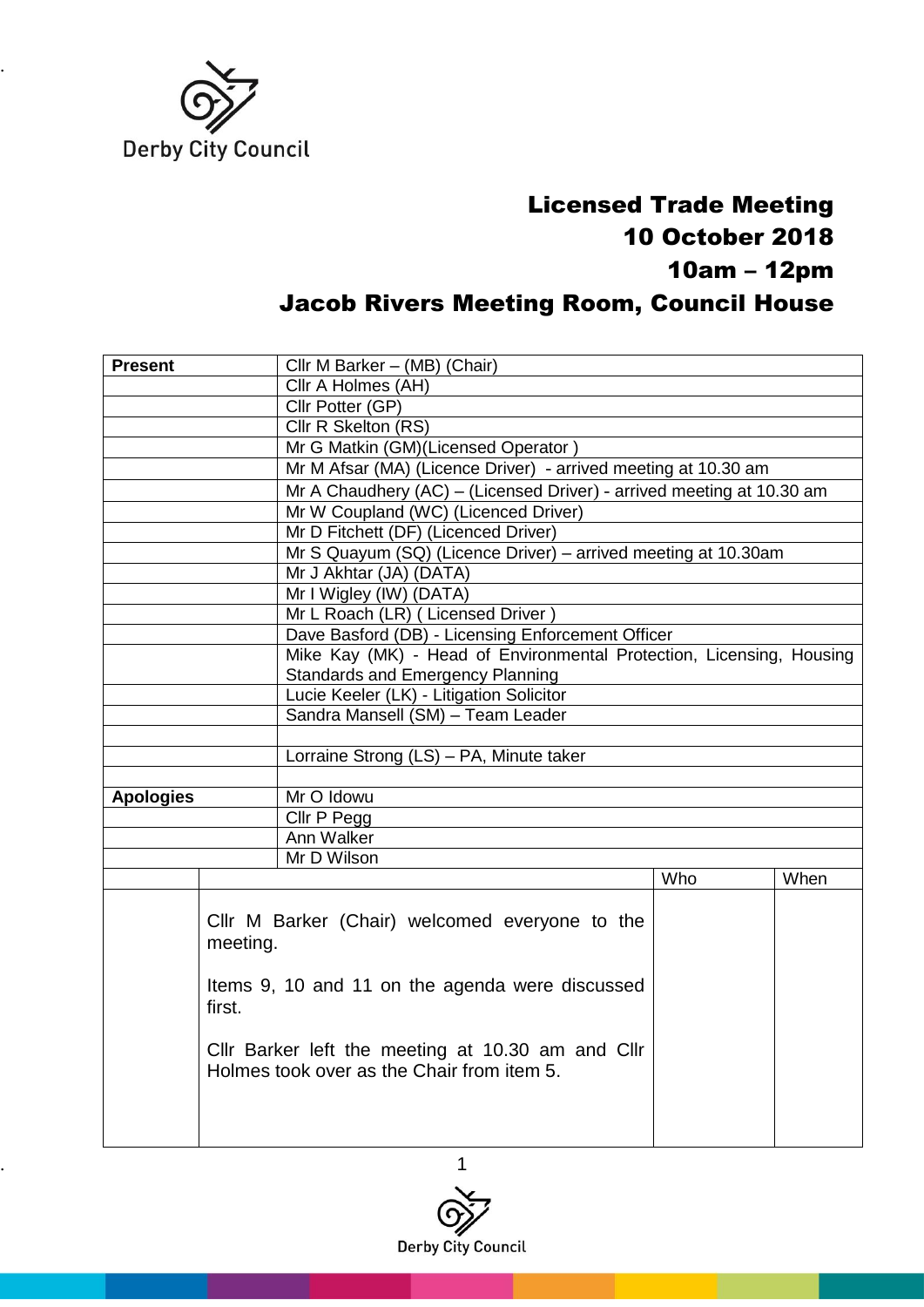| $\overline{\mathbf{1}}$ | <b>Private Hire &amp; Use of Bus Lanes:</b>                                                                    | Mr M Afsar  |  |
|-------------------------|----------------------------------------------------------------------------------------------------------------|-------------|--|
|                         | As a private hire taxi driver, I would like the taxi                                                           |             |  |
|                         | committee to consider allowing the whole taxi trade                                                            |             |  |
|                         | to use the bus lanes at the peak times from 7.30am                                                             |             |  |
|                         | to 9.30 am and 3.30pm to 7pm.                                                                                  |             |  |
|                         | The government and local authority is constantly                                                               |             |  |
|                         | banging on about excessive emissions, but isn't                                                                |             |  |
|                         | actually doing anything about it.  Just allowing the                                                           |             |  |
|                         | yellow cabs to use the bus lanes is clearly                                                                    |             |  |
|                         | discriminative, and against the private hire part of the<br>taxi trade. It's a mandatory requirement of a taxi |             |  |
|                         | driver to take a passenger the shortest, quickest and                                                          |             |  |
|                         | the cheapest way to their destination. At peak times                                                           |             |  |
|                         | the passenger is being charged approximately 20%                                                               |             |  |
|                         | more for the journey due to waiting in stationary                                                              |             |  |
|                         | traffic, thus increasing more pollution via emissions.                                                         |             |  |
|                         | It's a burden on the trade in higher fuel costs.                                                               |             |  |
|                         | It's seems the committee seems to work against the                                                             |             |  |
|                         | trade when common sense approach should be                                                                     |             |  |
|                         | used.                                                                                                          |             |  |
|                         | If the emissions are high, let's make an immediate                                                             |             |  |
|                         | amendment to our problems, not just pass the                                                                   |             |  |
|                         | suggestions to pillar and post to other departments                                                            |             |  |
|                         | within the authority.<br>We all need to work together and not against the                                      |             |  |
|                         | trade, which is already under immense pressure and                                                             |             |  |
|                         | threat from out of town vehicles.                                                                              |             |  |
|                         | Let's make bold decisions and not bury our heads in                                                            |             |  |
|                         | the sand.                                                                                                      |             |  |
|                         |                                                                                                                |             |  |
|                         | Cllr Barker advised the Trade that this item cannot                                                            |             |  |
|                         | be covered within this meeting and is to be re-                                                                | <b>SM</b>   |  |
|                         | directed to the Traffic & Transportation team. The                                                             |             |  |
|                         | Trade referred to a model in Newcastle.<br>SM has now dealt with this.                                         |             |  |
|                         |                                                                                                                |             |  |
| $\mathbf{2}$            | <b>Online renewals:</b>                                                                                        | <b>DATA</b> |  |
|                         | It has become apparent from the outset some drivers                                                            |             |  |
|                         | are going to struggle renewing badges online, we                                                               |             |  |
|                         | have had two DATA board members renew via the                                                                  |             |  |
|                         | online process and they have already identified a                                                              |             |  |
|                         | number of problems, surely it would make sense to                                                              |             |  |
|                         | have the old way of renewing as well as online                                                                 |             |  |
|                         | renewals, via a form sent out by the council with a<br>badge renewal application, enabling drivers to          |             |  |
|                         | choose what is best for them online or in person at                                                            |             |  |
|                         | the licensing desk. We are already getting drivers                                                             |             |  |
|                         | coming to us asking for help because they haven't a                                                            |             |  |
|                         | clue about how to renew their badge.                                                                           |             |  |
|                         |                                                                                                                |             |  |

..

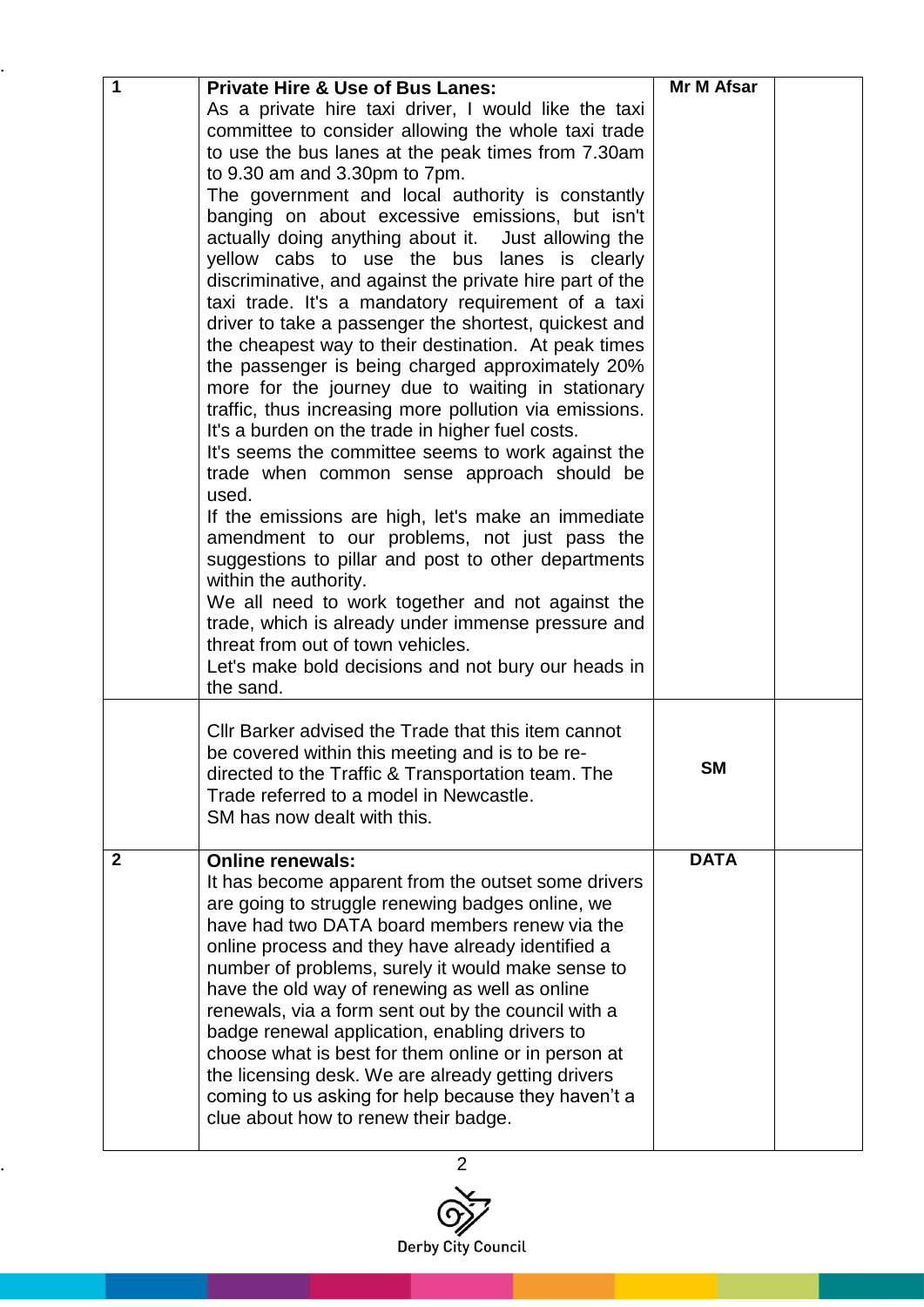|                | DATA confirmed that following feed back, some<br>drivers are not computer literate and are<br>experiencing difficulties in completing the renewals<br>on line and suggested reverting back to completing a<br>form at the Council House.<br>LK stated that this was covered at the previous<br>meeting and options were discussed.<br>SM also clarified that self service is being<br>encouraged by the Council and for a way to reduce<br>the use of paper/space and resources.<br>Following discussions it was suggested that drivers<br>who were not able to use a computer could ask the<br>Operators or Trade Groups to print off the form for<br>them to complete. Drivers can then bring the form<br>into the Council House. It was also agreed that<br>drivers are able to access the Library for completing<br>on-line or to print off the form. For any other issues<br>drivers can contact the Licensing Team for<br>assistance.                                  |             |  |
|----------------|------------------------------------------------------------------------------------------------------------------------------------------------------------------------------------------------------------------------------------------------------------------------------------------------------------------------------------------------------------------------------------------------------------------------------------------------------------------------------------------------------------------------------------------------------------------------------------------------------------------------------------------------------------------------------------------------------------------------------------------------------------------------------------------------------------------------------------------------------------------------------------------------------------------------------------------------------------------------------|-------------|--|
|                | SM to check with AW to ensure that the wording on<br>Library access is stated on the website, to update if<br>necessary.                                                                                                                                                                                                                                                                                                                                                                                                                                                                                                                                                                                                                                                                                                                                                                                                                                                     | <b>SM</b>   |  |
| $\overline{3}$ | <b>Council Assistance with regards to proposed</b><br>changes - And an update on the proposed age<br>restriction:<br>Our members would like to know if there will be any<br>Council assistance with the purchase of vehicles if<br>new harsher conditions are introduced and if there<br>will be the infrastructure to support such changes.<br>And if retrofitting may be allowed in order to keep<br>current vehicles on the road and compliant with<br>current government emission levels .As suggested<br>on the Council's Agenda for the Council to consider<br>in the main Council meeting, Would they consider<br>the purchase of new Taxis to lease to drivers - could<br>the council also gives us an update on the current<br>situation regarding any age restriction and what<br>stage we are at with this situation. We would suggest<br>no age limit but biannual testing as this would be<br>enough to take care of any safety issues the Council<br>may have. | <b>DATA</b> |  |

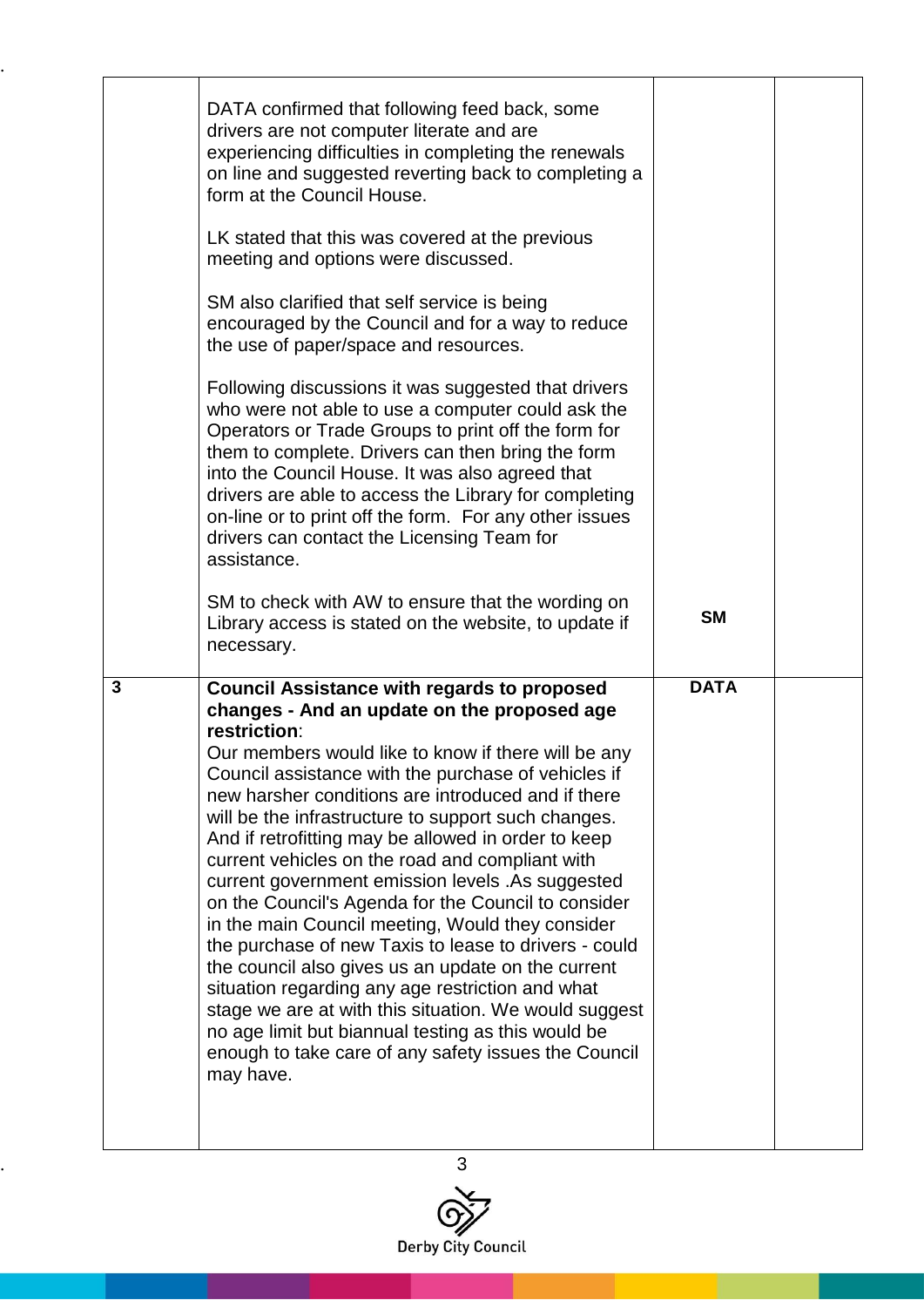Cllr Barker informed the Trade that this was raised at the last meeting and that RA had talked through some of the options that may be proposed. Cllr Barker explained that the consultation on CAZ has been completed and is now being analysed. The Council has worked up the proposal and sent to Defra. The plan is for a CAZ that doesn't include charges. It is now up to the government to impose the CAZ decision. Stafford Street is the main problem area. DATA asked if there is any financial assistance from the Council with purchasing vehicles. Cllr Barker reiterated, as it is not yet clear on what the outcome from the Government would be, that he could not comment on that. It may be that there is potential for retro fit if emission limits could be achieved. RA had previously discussed what approach had been taken in Nottingham and we were looking at a similar scheme in Derby. This involved vehicles meeting EURO 6 or Ultra-Low Emission Vehicle standards. The drivers queried if the age restriction is incorporated in to the CAZ. Cllr Barker re-iterated that it depends on what the government accepts on CAZ. DATA stated that they had members who were ready to change their vehicles now but they didn't know what the standard was going to be. Cllr Barker acknowledged this, however stated that the previous scheme had been brought forward within 6 months, and is waiting for government to accept our proposals. Continue to implement the shortest possible time. The first set of problems is to tackle Stafford Street. DATA queried the notice period given for changing vehicles. Cllr Barker stated this will go to consultation and is currently unknown. Proposals could map out over a 5 year period to ask for the shortest time possible.

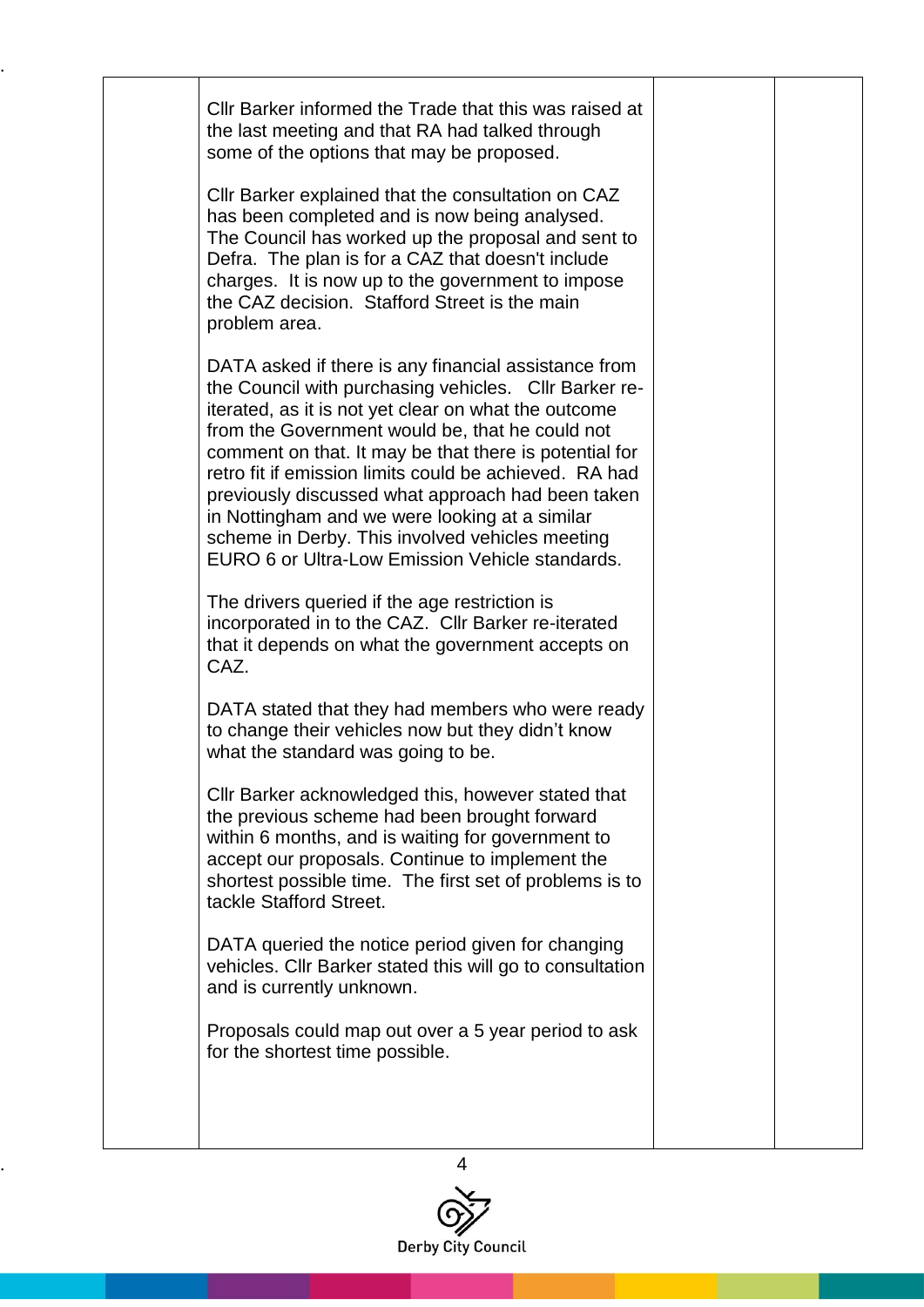| $\overline{\mathbf{4}}$ | Four week medical window:                              | <b>DATA</b> |  |
|-------------------------|--------------------------------------------------------|-------------|--|
|                         | Our members have been telling us the 4 weeks           |             |  |
|                         | window to which a driver attends his doctors surgery   |             |  |
|                         |                                                        |             |  |
|                         | for a medical and then applying for a badge is not     |             |  |
|                         | long enough especially now that our council take two   |             |  |
|                         | years off of a valid and expensive medical, and we     |             |  |
|                         | agree, we see problems arising especially now the      |             |  |
|                         | medical is more time consuming for GPs with it being   |             |  |
|                         | a class 2 medical that is now needed. Some doctors     |             |  |
|                         | are short staffed and find it hard to fit in Taxi      |             |  |
|                         | medicals in such a short time span.                    |             |  |
|                         | This item was discussed under item 11.                 |             |  |
|                         |                                                        |             |  |
| 5                       | <b>Private Hire Plying for hire:</b>                   | <b>DATA</b> |  |
|                         | Having spoken with lots of our Hackney members it's    |             |  |
|                         | become apparent that on mainly Friday and              |             |  |
|                         | Saturday nights there is a problem with drivers plying |             |  |
|                         | for hire in the city, we have had reports that on the  |             |  |
|                         | Morledge for example cars are reportedly queueing      |             |  |
|                         | up in wait for customers, although there are some      |             |  |
|                         | Derby drivers flouting the law the main culprits seem  |             |  |
|                         | to be the OOT vehicles, we would like to ask           |             |  |
|                         | enforcement what they are doing about this situation   |             |  |
|                         | in regards to safeguarding the public of Derby.        |             |  |
|                         | LK updated the Trade on the two successful             |             |  |
|                         | prosecutions, one out of town driver and one Derby     |             |  |
|                         | driver.                                                |             |  |
|                         |                                                        |             |  |
|                         | SM informed the Trade of the operations that are       |             |  |
|                         | being undertaken with DCC and outside agencies         |             |  |
|                         | and that action is being taken. Enforcement has        |             |  |
|                         | taken place at the Morledge and Friargate. However,    |             |  |
|                         | as it has been previously reported, as soon as one     |             |  |
|                         |                                                        |             |  |
|                         | driver is spoken to, word gets around the rest of the  |             |  |
|                         | trade and the problem disappears. SM asked that if     |             |  |
|                         | anyone has been approached, not to let other drivers   |             |  |
|                         | know as it undermines the exercises the Trade want     |             |  |
|                         | the authority to undertake.                            |             |  |
|                         | Between 20 and 25 drivers are approached in one        |             |  |
|                         | exercise. The drivers stated that it would be more     |             |  |
|                         | beneficial for the exercises to be carried out between | <b>SM</b>   |  |
|                         | 1am -5am. SM to feed this back to the agency.          |             |  |
|                         |                                                        |             |  |
|                         | DATA to ensure that drivers are clear on the           |             |  |
|                         | conditions. DATA also asked that posters are put up    |             |  |
|                         | in the Operators office to highlight that prosecutions |             |  |
|                         | are being undertaken and to act as a deterrent.        |             |  |

..

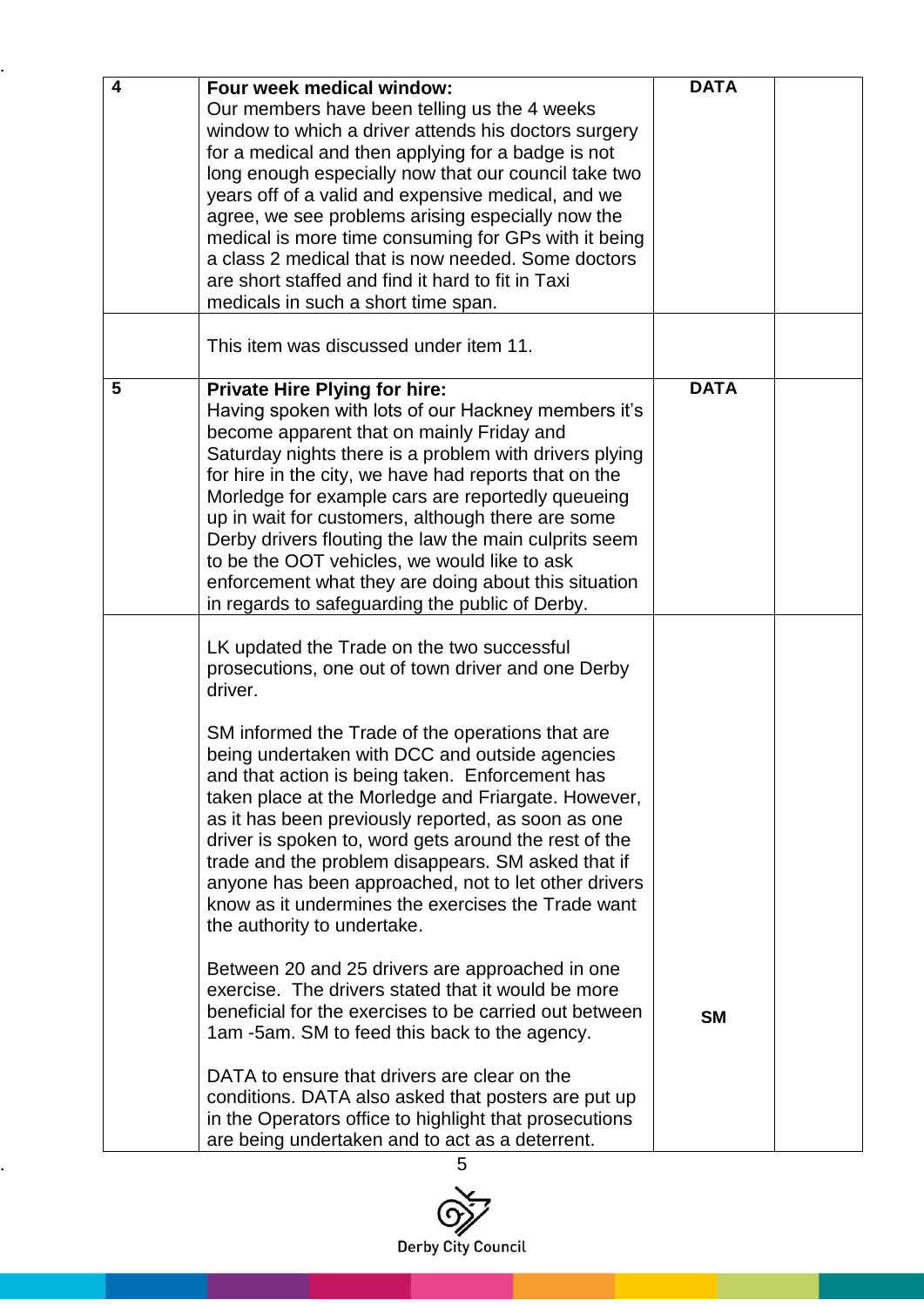|                | The drivers also made suggestions for:<br>Drop off/pick up points for private hire firms<br>For marshals to monitor this<br>$\bullet$<br>To cut down the waiting time to 15 minutes<br>Following discussions it was agreed that capacity is<br>guided by the funds that are available.<br>The drivers stated that Hackney Carriage have their<br>own ranks. Licensing have no control, this is Traffic<br>and Transportation. SM to pass information to the<br>team. | <b>SM</b>   |  |
|----------------|----------------------------------------------------------------------------------------------------------------------------------------------------------------------------------------------------------------------------------------------------------------------------------------------------------------------------------------------------------------------------------------------------------------------------------------------------------------------|-------------|--|
| 6              | <b>Rank Marking:</b><br>Is there a possibility of marking rank space more<br>prominently as more and more people park on them<br>when rank space is already at a premium. Our<br>members tell us that traffic wardens say that they<br>cannot enforce it as it's not signed or marked<br>properly for them to issue a ticket                                                                                                                                         | <b>DATA</b> |  |
|                | This item is to be directed to Traffic and<br><b>Transportation team</b><br>SM has now dealt with this.                                                                                                                                                                                                                                                                                                                                                              | <b>SM</b>   |  |
| $\overline{7}$ | Minor scratches and dents failing a taxi test:<br>It's been mentioned by some of our members that<br>testing stations are failing vehicles on very minor<br>scratches and dents. We are talking about very small<br>dents, some barely visible. surely this is a bit over<br>the top and in no way are these minor imperfections<br>a danger or have a negative effect of the appearance<br>of the vehicle                                                           | <b>DATA</b> |  |
|                | Following discussions, it was agreed that if drivers<br>have any issues around this, for them to bring in the<br>evidence and garage sheet and the details of the<br>testing station and the licensing team will look into it.<br>It was clarified that there have been no complaints<br>made to the team directly from the drivers/vehicle<br>owners.                                                                                                               |             |  |
|                | DB stated there is a testing manual.<br>It was also stated that on some occasions when<br>drivers have taken vehicles in for an annual test that                                                                                                                                                                                                                                                                                                                     |             |  |

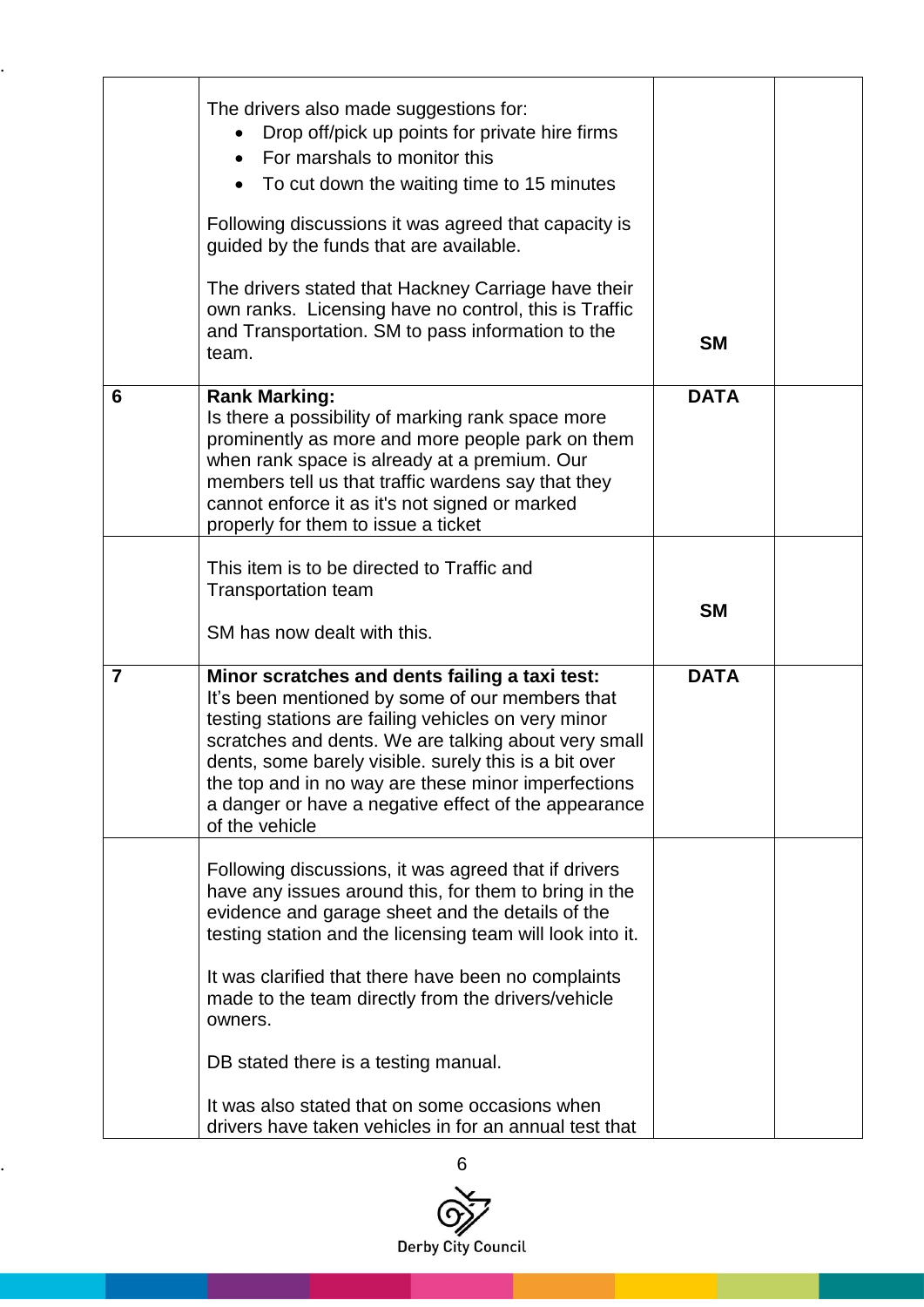|   | some receptionists had asked to look at the vehicle<br>before the garage would make a decision to look at<br>it. It was clarified that this had not been reported to<br>the Licensing team and that drivers to inform the<br>team of the details.<br>To discuss at the next meeting. To be an agenda<br>item. SM to add.                                                                                                                                                                                                                        | <b>SM</b>                |  |
|---|-------------------------------------------------------------------------------------------------------------------------------------------------------------------------------------------------------------------------------------------------------------------------------------------------------------------------------------------------------------------------------------------------------------------------------------------------------------------------------------------------------------------------------------------------|--------------------------|--|
| 8 | Yellow interior licence stickers - private hire:<br>These stickers have to be displayed. The problem<br>however is that they don't last long, they start to fade<br>and crease especially after cleaning our vehicles,<br>making them look messy and eventually lose their<br>adhesiveness. Is there a better way the council can<br>produce these compulsory stickers. Perhaps a<br>laminated version would be better suited for the job.                                                                                                      | <b>DATA</b>              |  |
|   | SM stated that the report has gone to Committee<br>and a working group is now set up to review all<br>signage, stickers, etc. required in both hackney<br>carriages and private hire vehicles.                                                                                                                                                                                                                                                                                                                                                  |                          |  |
| 9 | <b>Standards of Derby City Council highlighted by</b><br><b>Councillor Mick Barker:</b><br>In the previous trade meeting chairman Mick Barker<br>highlighted that Derby City Council has high                                                                                                                                                                                                                                                                                                                                                   | Mr A<br><b>Chaudhery</b> |  |
|   | standards. Can the chairman of the committee<br>explain these high standards, in what way have<br>these high standards benefited the taxi industry in<br>Derby; and how have these high standards benefited<br>in the growth of the night life businesses and the<br>overall outcome. If these high standards were so<br>good, then we should have a perfect solution. Why is<br>the private hire and hackney industry on the decline,<br>more and more drivers are getting badges and plates<br>from out of town Councils and working in derby |                          |  |

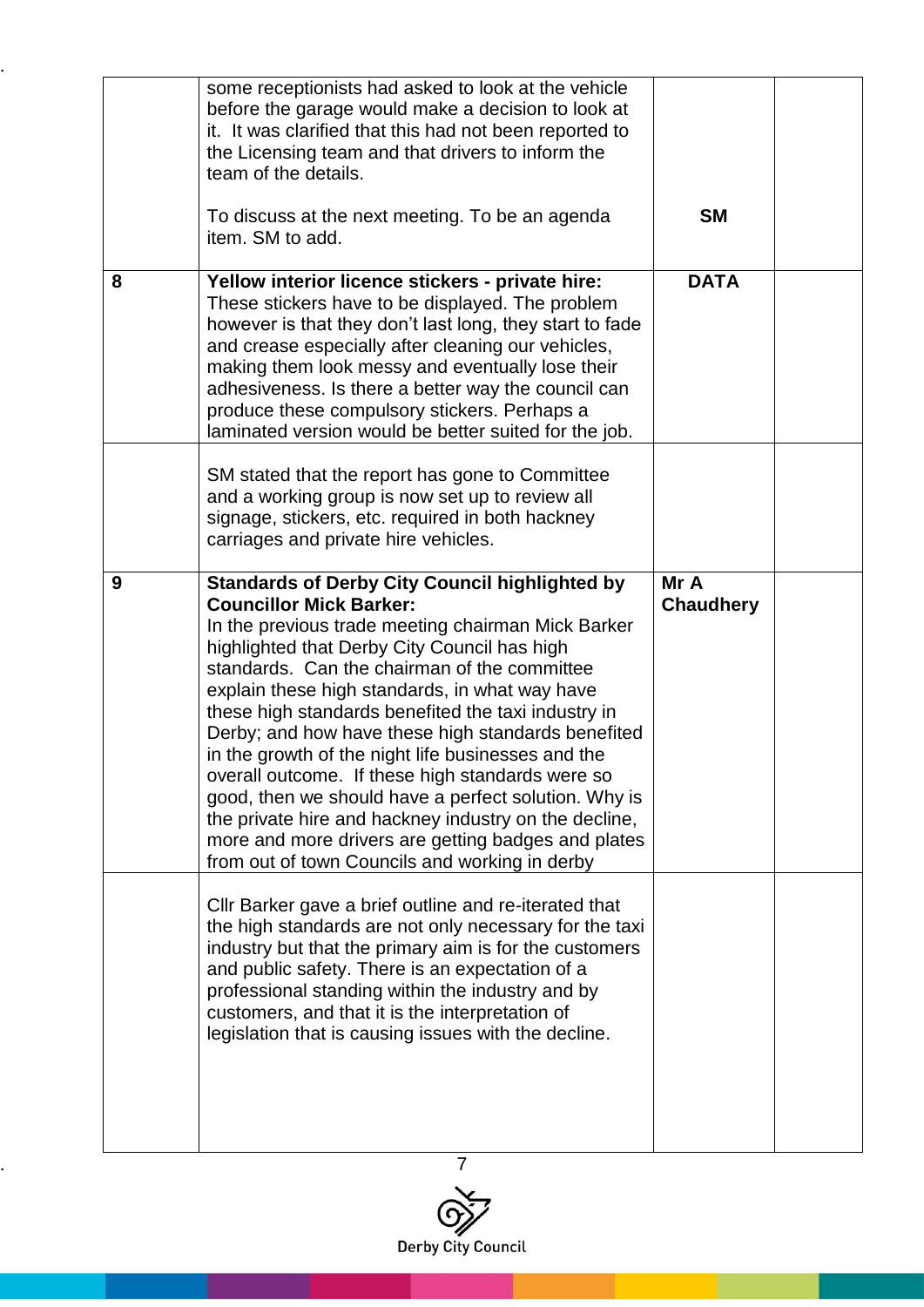| Internal modifications against the manufacturers                                                                                                                                                                                                                                                                                                                                                                                                                                                                                                                                                                                                                                                                               | Mr A                 |                  |
|--------------------------------------------------------------------------------------------------------------------------------------------------------------------------------------------------------------------------------------------------------------------------------------------------------------------------------------------------------------------------------------------------------------------------------------------------------------------------------------------------------------------------------------------------------------------------------------------------------------------------------------------------------------------------------------------------------------------------------|----------------------|------------------|
| When a vehicle comes from the manufacturers it's<br>tried and tested, designed that is backed up by the<br>rigorous testing that is backed up by manufacturers<br>evidence. On he other hand, the modification<br>required by the licensing authority is a little too harsh<br>and in my opinion not backed up by any recognised<br>study or any measureable rigorous testing or backed<br>by any hard recognised evidence.                                                                                                                                                                                                                                                                                                    |                      |                  |
| As an example, a number of vehicles that have<br>undergone though a council's test have been noted<br>that an additional modification had been demanded<br>from the owner and driver; this we feel is<br>unreasonable and unfair. Some modifications are<br>counter productive to the vehicles manufacturers<br>design; these modifications are forced by the council<br>upon the drivers. In the event of an accident, this<br>modification may have detrimental effect and could<br>possible result in injury to passenger. What I am<br>referring to is an unnecessary requirement of a<br>barrier to partition the luggage area.                                                                                           |                      |                  |
| Drivers feel that the additional modification both<br>spoils the vehicles aesthetic appeal and its original<br>design with its functionality.                                                                                                                                                                                                                                                                                                                                                                                                                                                                                                                                                                                  |                      |                  |
| In the last consultation, Derby City Council had<br>decided a VIVA certificate to be bought in which<br>affected the drivers loss of income and several<br>drivers together with new one moving to<br>neighbouring councils.                                                                                                                                                                                                                                                                                                                                                                                                                                                                                                   |                      |                  |
| In basic forms the 76 Act requirements are<br>Licensing of private hire vehicles.<br>(1) Subject to the provisions of this Part of this Act, a<br>district council may on the receipt of an application<br>from the proprietor of any vehicle for the grant in<br>respect of such vehicle of a licence to use the<br>vehicle as a private hire vehicle, grant in respect<br>thereof a vehicle licence:<br>Provided that a district council shall not grant such a<br>licence unless they are satisfied-<br>(a) that the vehicle is-<br>(i) suitable in type, size and design for use as a<br>private hire vehicle;<br>(ii) not of such design and appearance as to lead any<br>person to believe that the vehicle is a hackney |                      |                  |
|                                                                                                                                                                                                                                                                                                                                                                                                                                                                                                                                                                                                                                                                                                                                | design:<br>carriage; | <b>Chaudhery</b> |

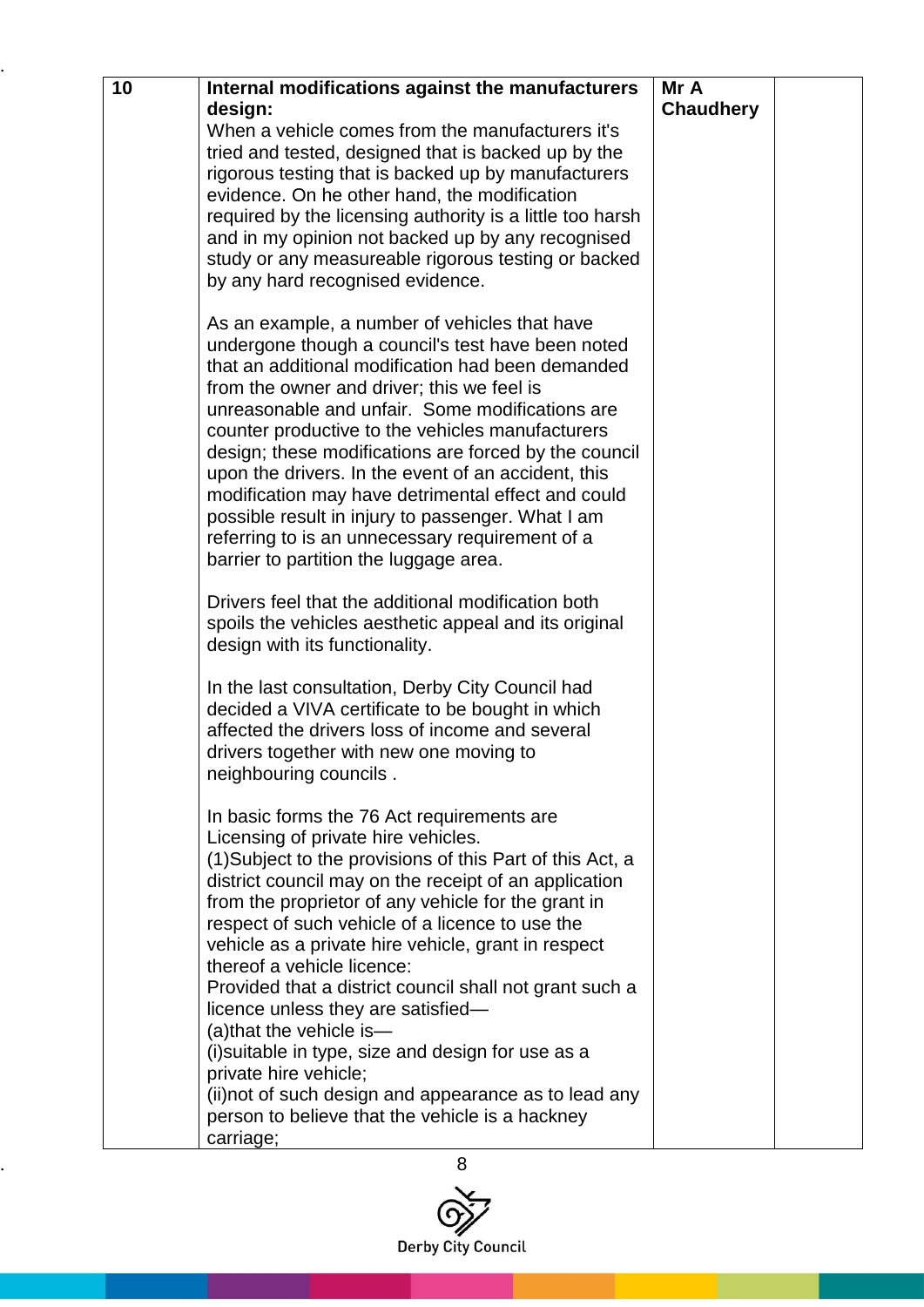|    | (iii)in a suitable mechanical condition;<br>(iv)safe; and<br>(v)comfortable;<br>(b) that there is in force in relation to the use of the<br>vehicle a policy of insurance or such security as<br>complies with the requirements of [F2Part VI of the<br>Road Traffic Act 1988],<br>and shall not refuse such a licence for the purpose of<br>limiting the number of vehicles in respect of which<br>such licences are granted by the council.                                                          |                          |  |
|----|--------------------------------------------------------------------------------------------------------------------------------------------------------------------------------------------------------------------------------------------------------------------------------------------------------------------------------------------------------------------------------------------------------------------------------------------------------------------------------------------------------|--------------------------|--|
|    | (2) A district council may attach to the grant of a<br>licence under this section such conditions as they<br>may consider reasonably necessary including,<br>without prejudice to the generality of the foregoing<br>provisions of this subsection, conditions requiring or<br>prohibiting the display of signs on or from the vehicle<br>to which the licence relates.<br>(3) In every vehicle licence granted under this section<br>there shall be specified-<br>(a)the name and address of—         |                          |  |
|    | This item was not discussed until there is clarification<br>as to what the issue actually is.                                                                                                                                                                                                                                                                                                                                                                                                          |                          |  |
| 11 | Point system up to date:<br>So far the new point system is place for just over one                                                                                                                                                                                                                                                                                                                                                                                                                     | Mr A<br><b>Chaudhery</b> |  |
|    | year, how are they working and what is the result up<br>to date? As I clearly remember, before the decision<br>was made for the point system to be in place, the<br>chairman of this new committee chairman Mick<br>Barker gave a statement to the derby telegraph, that<br>if he becomes the chairperson again he will<br>overturn this new point system back to the old strike<br>person. Will the chairman live up to his statement,<br>and when will you bring back the strike system in<br>place? |                          |  |
|    | Cllr Barker advised the Trade that this was<br>discussed at a previous meeting in July and the<br>decision was to endorse it and to continue with the<br>system.<br>However DATA said that the minutes were not on<br>the website or September's Committee meeting<br>minutes. SM to speak to Demographic Services.                                                                                                                                                                                    |                          |  |

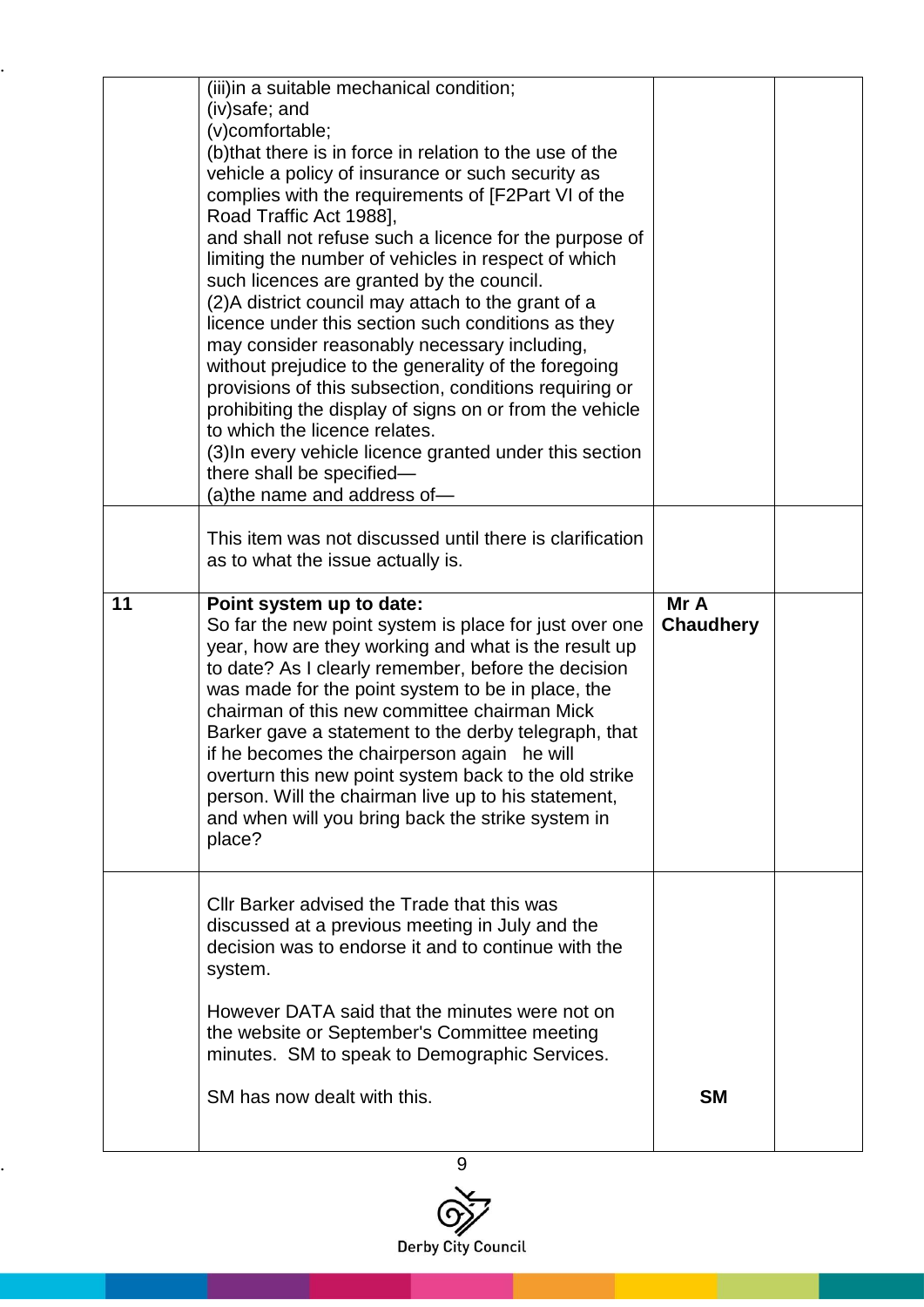|    | Cllr Barker stated that the information on the points                                                                                                                                                                                                                                                                                                                                            |  |
|----|--------------------------------------------------------------------------------------------------------------------------------------------------------------------------------------------------------------------------------------------------------------------------------------------------------------------------------------------------------------------------------------------------|--|
|    | system is a good way to inform potential drivers<br>before they apply for a licence.                                                                                                                                                                                                                                                                                                             |  |
|    | DATA felt that that the on-line system, some drivers<br>have not realised that all convictions need to be<br>submitted and felt the form is not very clear,<br>resulting in drivers making mistakes, which created<br>problems with the point system. LK advised that it is<br>the responsibility of the drivers to complete the forms<br>correctly and that there is an appeal system in place. |  |
|    | DATA asked if the Licensing team can help drivers<br>out with completing forms and whether extra money<br>can be added to the fees CIIr Barker added this<br>would not be possible as the fees would not be able<br>to cover the extra staff time to cover this and would<br>not apply after the during year 2 -3 of the licence.                                                                |  |
|    | DATA felt that there are some simple mistakes<br>resulting in drivers going to court.                                                                                                                                                                                                                                                                                                            |  |
|    | CIIr Skelton added it is the responsibility of the driver<br>to ensure everything from the DBS should be added<br>to the form as well as driving offences etc.                                                                                                                                                                                                                                   |  |
|    | DATA are to ensure drivers are aware that all<br>convictions including any criminal convictions are<br>recorded when completing the renewal forms.                                                                                                                                                                                                                                               |  |
|    | Cllr Barker stated that the system has developed<br>over a number of years and that there is enough<br>notice of 3 months given to drivers to ensure the<br>forms are completed correctly.                                                                                                                                                                                                       |  |
|    | DATA stated that drivers felt that the 4 week window<br>to attend a medical before applying for a badge is<br>not long enough. This is due to the time taken to see<br>a GP. The request was made to extend this period to<br>allow drivers more time. Cllr Barker stated that this<br>would be a policy decision and will need to go to full<br>committee.                                      |  |
| 12 | Date and time of next meeting:<br>5 December 2018 @ 10.00am.                                                                                                                                                                                                                                                                                                                                     |  |
|    | Agenda items and attendance to be emailed to<br>taxi.licensing@derby.gov.uk by 9.59 am 28<br>November 2018.                                                                                                                                                                                                                                                                                      |  |